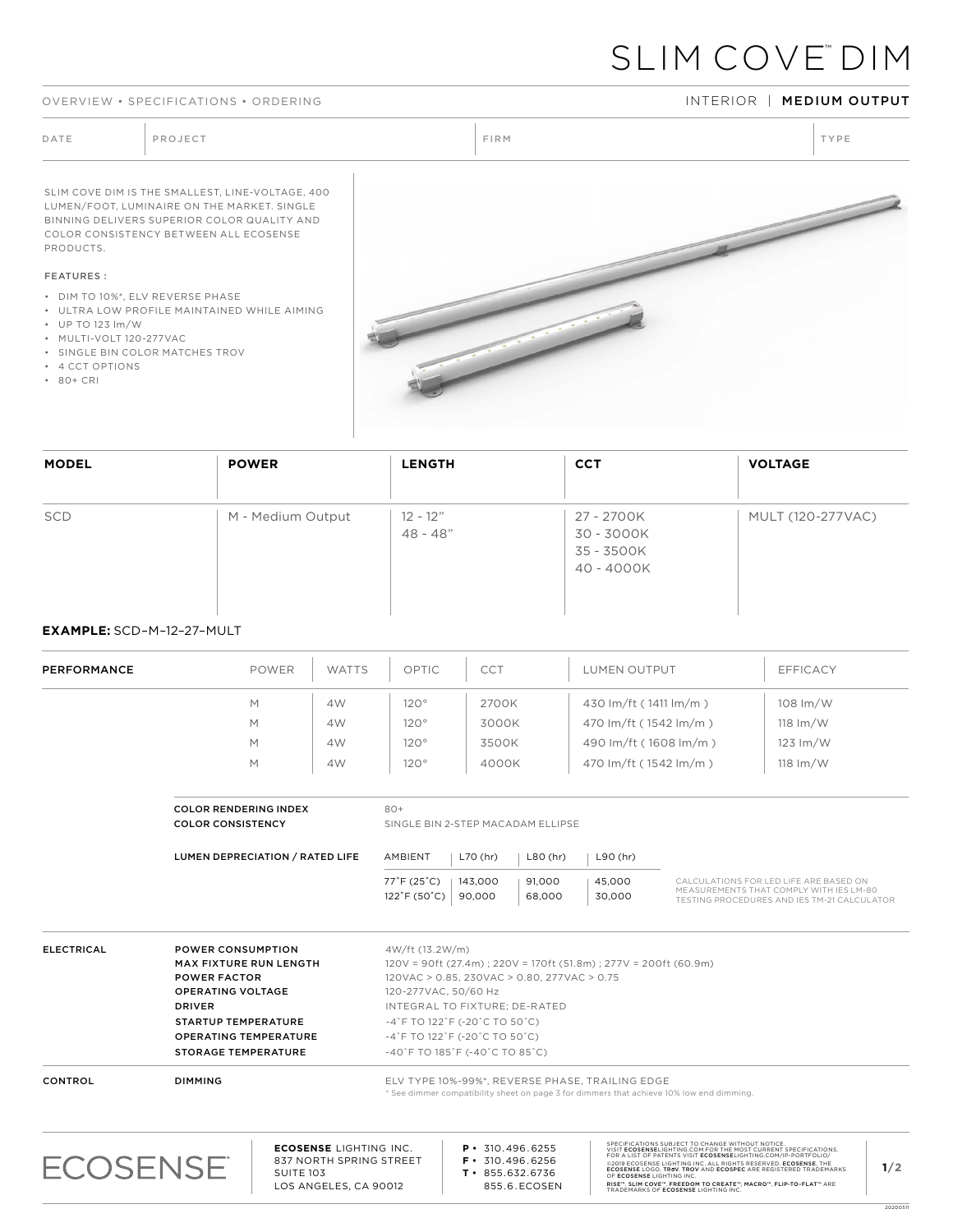## SLIM COVE™ DIM

### OVERVIEW • SPECIFICATIONS • ORDERING INTERIOR | MEDIUM OUTPUT

| DATE                                                      | PROJECT                                                                                                                  |                                                                                                                  |                                                                          | <b>FIRM</b>                                                 |                                                                                                                                      |                                                                                                                                                                                                                                |                                                                  |                                                                                                                                                                                                                                                                                                                                                                                                                 | TYPE                                                                        |                                |
|-----------------------------------------------------------|--------------------------------------------------------------------------------------------------------------------------|------------------------------------------------------------------------------------------------------------------|--------------------------------------------------------------------------|-------------------------------------------------------------|--------------------------------------------------------------------------------------------------------------------------------------|--------------------------------------------------------------------------------------------------------------------------------------------------------------------------------------------------------------------------------|------------------------------------------------------------------|-----------------------------------------------------------------------------------------------------------------------------------------------------------------------------------------------------------------------------------------------------------------------------------------------------------------------------------------------------------------------------------------------------------------|-----------------------------------------------------------------------------|--------------------------------|
| PHYSICAL                                                  | <b>DIMENSIONS</b><br><b>HOUSING/LENS</b><br>WEIGHT<br><b>CONNECTORS</b><br><b>ENVIRONMENT</b><br><b>MOUNTING OPTIONS</b> |                                                                                                                  |                                                                          | <b>NOT FOR USE IN CURVED COVES</b>                          | EXTRUDED POLYCARBONATE HOUSING AND LENS<br>$0.313$ lbs / 0.141kg (1ft) / 1.113lbs / 0.504kg (4ft)<br>INTEGRAL MALE/FEMALE CONNECTORS | W 1.55" x H 1.16" x L 12"/48"; (39.4mm x 29.4mm x 304.7mm/1201mm)<br>INDOOR . ETL CERTIFIED FOR DRY/DAMP LOCATIONS IP40 AND IMPACT RATED AT IK07<br>INCLUDES EASY TO INSTALL MOUNTING CLIPS THAT ALLOW 50 DEGREE ADJUSTABILITY |                                                                  |                                                                                                                                                                                                                                                                                                                                                                                                                 | MOUNTING TRACK MUST BE USED FOR ALL INVERTED APPLICATIONS. ORDER SEPARATELY |                                |
| <b>FIXTURE RATING &amp;</b><br><b>CERTIFICATIONS</b>      | CE, ETL CERTIFIED<br>ROHS COMPLIANT<br><b>ENERGY STAR COMPLIANT</b>                                                      |                                                                                                                  |                                                                          | Intertel                                                    |                                                                                                                                      |                                                                                                                                                                                                                                | <b>IP40</b>                                                      | <b>IK07</b>                                                                                                                                                                                                                                                                                                                                                                                                     |                                                                             |                                |
| LIMITED WARRANTY                                          | 5 YEARS                                                                                                                  |                                                                                                                  |                                                                          |                                                             |                                                                                                                                      |                                                                                                                                                                                                                                |                                                                  |                                                                                                                                                                                                                                                                                                                                                                                                                 |                                                                             |                                |
| WIRING OPTIONS (UNIVERSAL) 120-277VAC                     |                                                                                                                          |                                                                                                                  |                                                                          |                                                             |                                                                                                                                      |                                                                                                                                                                                                                                |                                                                  |                                                                                                                                                                                                                                                                                                                                                                                                                 |                                                                             |                                |
| <b>0-10V CONTROL OPTIONS</b>                              |                                                                                                                          | All products come standard with ELV dimming capabilities. 0-10V Control options required for operation at 0-10V. |                                                                          |                                                             |                                                                                                                                      |                                                                                                                                                                                                                                |                                                                  |                                                                                                                                                                                                                                                                                                                                                                                                                 |                                                                             |                                |
| <b>OPTIONAL ACCESSORIES</b><br>Mounting                   |                                                                                                                          |                                                                                                                  |                                                                          |                                                             | PARTS NEEDED.                                                                                                                        |                                                                                                                                                                                                                                |                                                                  |                                                                                                                                                                                                                                                                                                                                                                                                                 | THAT ARE INCLUDED WITH THE FIXTURES CLIP INTO THE TRACK. NO ADDITION        |                                |
| <b>Snap-on Lenses</b>                                     |                                                                                                                          |                                                                                                                  |                                                                          |                                                             |                                                                                                                                      | PACKS WHEN MOUNTING 48" FIXTURES INVERTED                                                                                                                                                                                      |                                                                  |                                                                                                                                                                                                                                                                                                                                                                                                                 | 48" LENS IS NEEDED PER 48" FIXTURE. FROSTED LENSES ARE 20% DIFFUSE.         |                                |
| <b>Wire Box</b>                                           |                                                                                                                          |                                                                                                                  |                                                                          |                                                             | FIXTURE TO THE OTHER                                                                                                                 |                                                                                                                                                                                                                                |                                                                  |                                                                                                                                                                                                                                                                                                                                                                                                                 | CONDUIT FITTING CAN ATTACH DIRECTLY TO THE BOX ON ONE END AND THE           |                                |
| $1.16$ in                                                 | $\Box$<br>$\Box$<br>$\emptyset$ 1.06in<br>27mm<br>ECOSENSE                                                               | $\circ$<br>$\Box$<br>$\Box$<br>$\Box$<br>1.20in                                                                  | $\qquad \qquad \Box$<br>$\Box$<br>$\emptyset$ 1.14in<br>29mm<br>ECOSENSI | 12.00in [304.7mm]<br>48.00in [1219.1mm]<br>$\Box$<br>$\Box$ | $\Box$<br>$\Box$<br>1.22in                                                                                                           | $\Box$<br>$\Box$<br>:COSENSI                                                                                                                                                                                                   | $\circ$ <sup>-</sup><br>$\Box$<br>$\Box$<br>$Ø1.06$ in<br>26.9mm | $\Box$<br>1.26in                                                                                                                                                                                                                                                                                                                                                                                                | ECOSENSE                                                                    | $\emptyset$ 1.14in<br>$ 29$ mm |
| 29.4mm<br>1.44in<br>Fixture<br>36.5mm<br>1.55in<br>39.4mm | c<br>$120^{\circ}$                                                                                                       | о)<br>30.5mm<br>1.44in<br><b>Fixture with</b><br>36.5mm<br><b>Frosted Lens</b><br>1.55in<br>39.5mm               |                                                                          | Fixture<br>with Track                                       | [31mm]<br>$120^\circ$                                                                                                                | 1.58in<br>40.2mm<br>1.63in<br>41.3mm                                                                                                                                                                                           |                                                                  | 32mm<br>Fixture with<br><b>Frosted Lens</b><br>and Track                                                                                                                                                                                                                                                                                                                                                        | 1.58in<br>40.2mm<br>1.63in<br>$ 41.3$ mm                                    |                                |
|                                                           |                                                                                                                          | 120° x 120°                                                                                                      | 늦                                                                        |                                                             |                                                                                                                                      |                                                                                                                                                                                                                                |                                                                  |                                                                                                                                                                                                                                                                                                                                                                                                                 |                                                                             |                                |
| <b>ECOSENSE</b>                                           |                                                                                                                          | <b>ECOSENSE LIGHTING INC.</b><br>837 NORTH SPRING STREET<br><b>SUITE 103</b><br>LOS ANGELES, CA 90012            |                                                                          | $P \cdot 310.496.6255$<br>F.<br>$T \cdot 855.632.6736$      | 310.496.6256<br>855.6.ECOSEN                                                                                                         | OF ECOSENSE LIGHTING INC.                                                                                                                                                                                                      | TRADEMARKS OF ECOSENSE LIGHTING INC                              | SPECIFICATIONS SUBJECT TO CHANGE WITHOUT NOTICE.<br>VISIT <b>ECOSENSE</b> LIGHTING.COM FOR THE MOST CURRENT SPECIFICATIONS.<br>FOR A LIST OF PATENTS VISIT <b>ECOSENSE</b> LIGHTING.COM/IP-PORTFOLIO/<br>@2019 ECOSENSE LIGHTING INC. ALL RIGHTS RESERVED. ECOSENSE, THE<br>ECOSENSE LOGO, TROV, TROV AND ECOSPEC ARE REGISTERED TRADEMARKS<br>RISE™, SLIM COVE™, FREEDOM TO CREATE™, MACRO™, FLIP-TO-FLAT™ ARE |                                                                             | 2/2                            |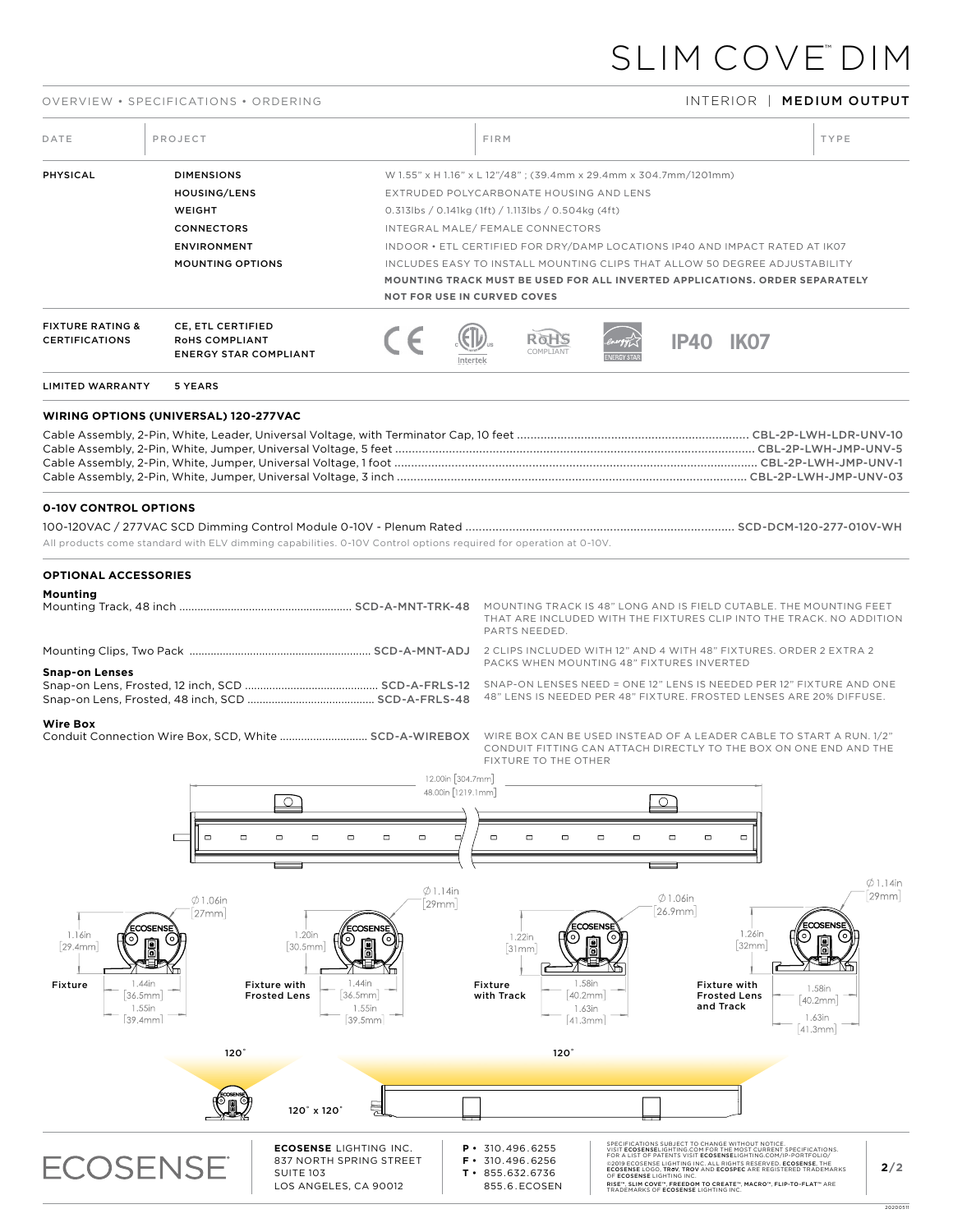## SLIM COVE™ DIM

#### OVERVIEW • SPECIFICATIONS • ORDERING INTERIOR INTERIOR | MEDIUM OUTPUT

DATE PROJECT PROJECT PRODUCT PROJECT PRODUCT PRODUCT PRODUCT PRODUCT PRODUCT PRODUCT PRODUCT PRODUCT PRODUCT PRODUCT PRODUCT PRODUCT PRODUCT PRODUCT PRODUCT PRODUCT PRODUCT PRODUCT PRODUCT PRODUCT PRODUCT PRODUCT PRODUCT P

| Dimmer<br>Manufacturer    | Dimmer<br><b>Model Number</b>       | Voltage        | <b>Lumen Output %</b><br>@ Minimum<br><b>Dimmer Setting</b> |
|---------------------------|-------------------------------------|----------------|-------------------------------------------------------------|
|                           | Skylar SELV-300P                    | 120VAC         | 10%                                                         |
|                           | Maestro MAELV-600                   | <b>120VAC</b>  | 15%                                                         |
|                           | Nova NTELV-600 & NTELV-300          | 120VAC         | 19%                                                         |
|                           | Diva DVELV-300P                     | 120VAC         | 10%                                                         |
| Lutron                    | Grafik eye w/PHPM-PA-DV             | <b>120VAC</b>  | 1%                                                          |
|                           | Grafik eye w/PHPM-PA-DV             | 277VAC         | 10%                                                         |
|                           | Verti VTELV-600M                    | 120VAC         | 17%                                                         |
|                           | RadioRA 2 RRD-6NA                   | 120VAC         | 5%                                                          |
|                           | RadioRA2 RRD-10ND-HW                | 120VAC         | 25%                                                         |
|                           | Contour CTELV-303                   | <b>120VAC</b>  | 11%                                                         |
|                           | Rania RSNU-452B-FAW-M               | 230VAC         | 25%                                                         |
| Crestron                  | Cameo Wall Box CLW-DELVEX-P         | 120VAC         | 15%                                                         |
|                           | LMRC-221 with Lutron PHPM           | 120VAC         | 1%                                                          |
|                           | LMRC-221 with Lutron PHPM           | 277VAC         | 25%                                                         |
| Legrand                   | LMRC-211 with EcoSense LDCM         | <b>120 VAC</b> | 3%                                                          |
| (Wattstopper & Vantage)   | LMRC-211 with EcoSense LDCM         | <b>277 VAC</b> | 30%                                                         |
|                           | Wattstopper SDMLV-603               | 120 VAC        | 1%                                                          |
|                           | Monet MNE-04                        | <b>120VAC</b>  | 20%                                                         |
| Leviton                   | Renoir II AWSMT-EBW                 | <b>230VAC</b>  | 5%                                                          |
|                           | Renoir II AWSMT-EBW                 | 277VAC         | 5%                                                          |
| Eaton                     | Accell AL AAL06-C1                  | 120VAC         | 40%                                                         |
| <b>Schneider Electric</b> | Clipsal KB31RD400                   | 230VAC         | 12%                                                         |
| <b>Helvar</b>             | DIGIDIM 454 Transistor Dimmer       | <b>230VAC</b>  | 16%                                                         |
|                           | DIGIDIM 452 Universal Dimmer Module | <b>230VAC</b>  | 30%                                                         |

### 0-10V to ELV

| Dimmer<br>Manufacturer | Dimmer<br><b>Model Number</b> | Voltage | Lumen Output |
|------------------------|-------------------------------|---------|--------------|
|                        | SCD-DCM                       | 120VAC  | 10%          |
|                        | SCD-DCM                       | 230VAC  | 25%          |
|                        | SCD-DCM                       | 277VAC  | 35%          |
| Ecosense               |                               |         |              |
|                        | LDCM-PL                       | 120VAC  | 3%           |
|                        | LDCM-PL                       | 230VAC  | 18%          |
|                        | LDCM-PL                       | 277VAC  | 30%          |



20200511